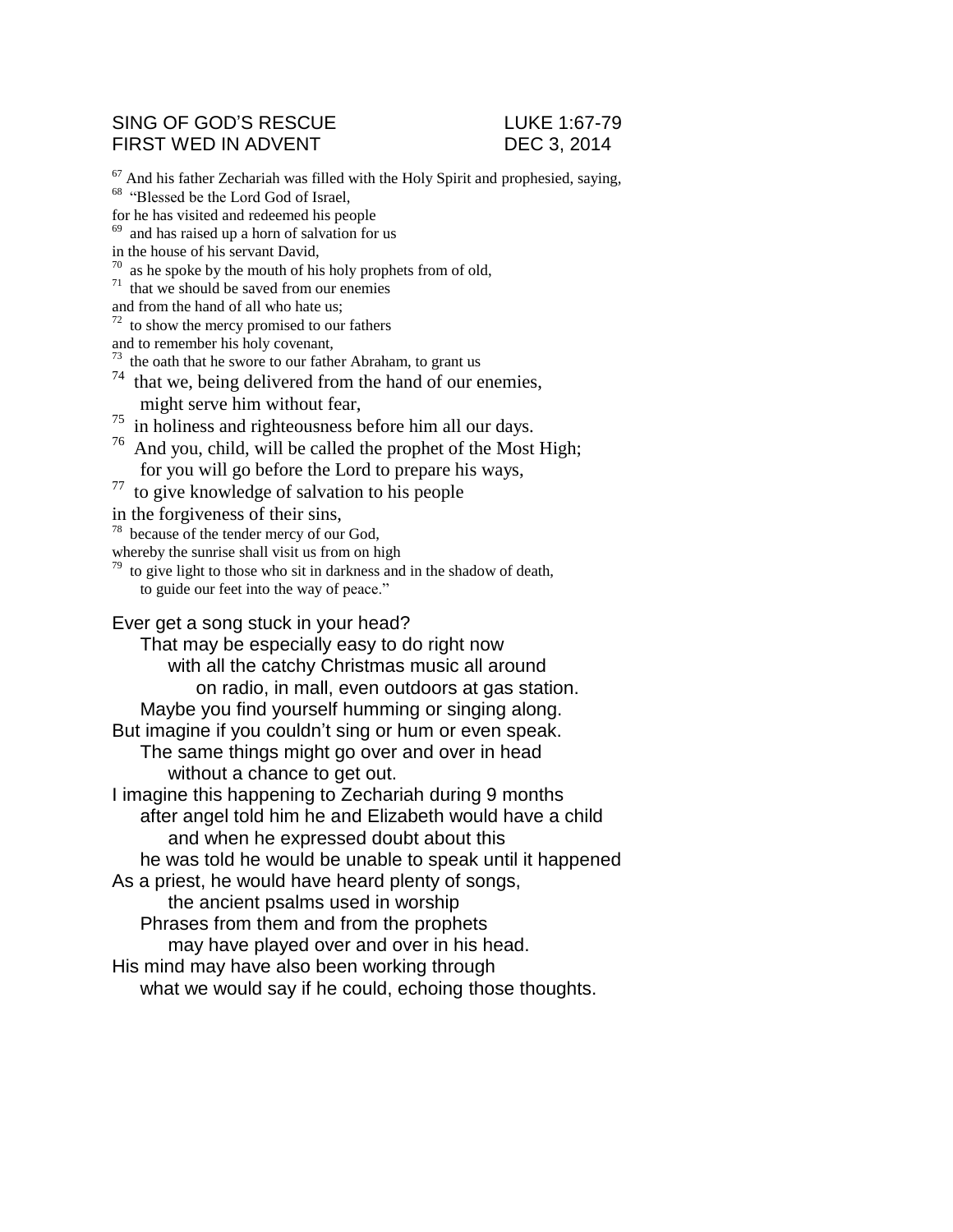Now child has been born. He has affirmed his name is John. Now his voice is set free and out pours a song

that may have been stuck in his head for months.

In it we hear refrains for us to sing along to.

How do you get a song out of your head that is stuck there? easiest way is to replace it with another one.

When we get songs of fear, anger, pain or grief in our head, God replaces it with his song of hope, love and comfort. So that with Zechariah, we can…

SING OF RESCUE FROM HATEFUL ENEMIES SING OF SERVING IN RIGHTEOUSNESS SING OF FORGIVENESS BY GOD'S MERCY

SING OF RESCUE FROM HATEFUL ENEMIES

<sup>68</sup> "Blessed be the Lord God of Israel,

for he has visited and redeemed his people

69 and has raised up a horn of salvation for us

in the house of his servant David,

 $70^{\circ}$  as he spoke by the mouth of his holy prophets from of old,

<sup>71</sup> that we should be saved from our enemies

and from the hand of all who hate us;

 $72$  to show the mercy promised to our fathers

and to remember his holy covenant,

Have you ever felt like turning on some music when house feels empty and you feel alone only to realize it is already on and it still feels too quiet? Zechariah and Elizabeth may have had feeling like that. after growing old without sound of children in house.

They may have felt alone, forgotten.

In fact, whole nation of Israel felt like that.

For centuries they were surrounded & occupied by enemies, controlled by heavy hand of hateful lords.

And God's prophets had been silent. God seemed far off.

The last prophets who spoke, Zechariah and Malachi,

had foretold the coming restoration of God's people

But the beautiful melodies of mercy promised their forefathers was drowned out by the blaring grating taunting chants

of those who hated them.

Maybe you know that feeling as well.

If there are those who love you, you see them too rarely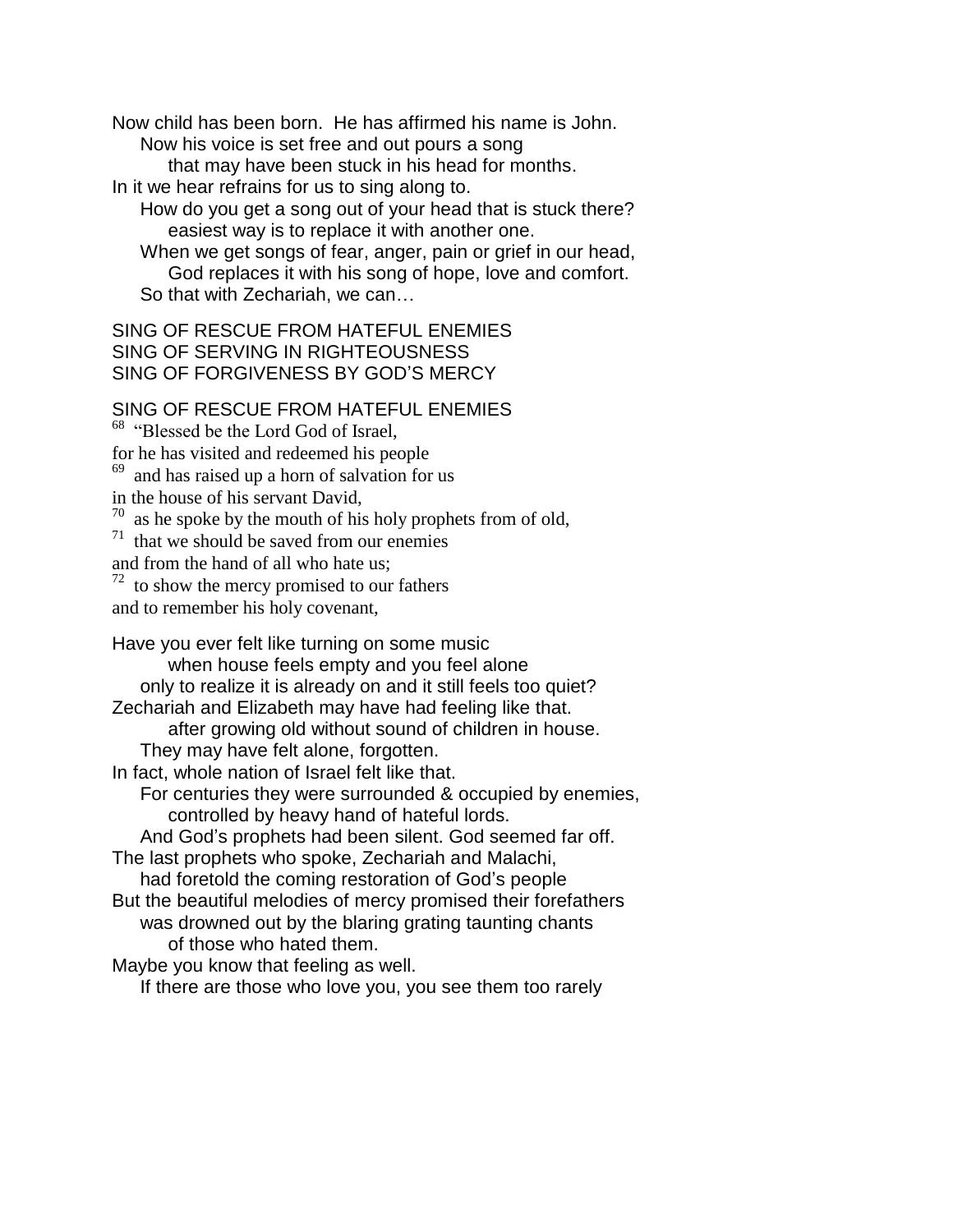but you spend days surrounded by mean hateful people and that controls how you feel, what you do.

But now God has broken the silence with Angel message that has come true and a new prophet is here.

God has visited them. God remembers his promises.

When we are sick and suffering, it is good to be visited. It gives us something to think about beside our troubles.

It helps us stop thinking about just the negative,

all the bad things others do, all the things we can't do and instead think of what we would like to do.

Now Zechariah can…

## SING OF SERVING IN RIGHTEOUSNESS

 $74$  that we, being delivered from the hand of our enemies, might serve him without fear,

 $\frac{75}{10}$  in holiness and righteousness before him all our days.

The problem with enemies is they not only what they do to us but how they control what we are able to do.

And the main way they can do that is by fear.

This is a main weapon of our real enemies,

which is not other people but sin, death and the devil. We are lured and chased into sinful behavior

- by fear of missing out, fear of not having what we want, fear of what others might think or say.
- Then, when we do what we know is wrong,

we are trapped by fears on the other side,

fear of being found out, fear of punishment,

guilt and shame traps us in despair.

But what Zechariah looks forward to now that he sees God near is serving him without fear

in holiness and righteousness all our days.

This is what we want, a song in our head that inspires us to love, kindness, patience, helping one another,

being pure and good always.

But as much as we want to be pure and good

it is hard to know how to get there.

We start out but keep finding selves stuck back in old ways. One reason songs we are tired of keep getting stuck in head

is we can't remember how it ends so it just starts over.

But, as Zechariah says, God remembers his covenant

and he reminds us of it so we can get on to another song.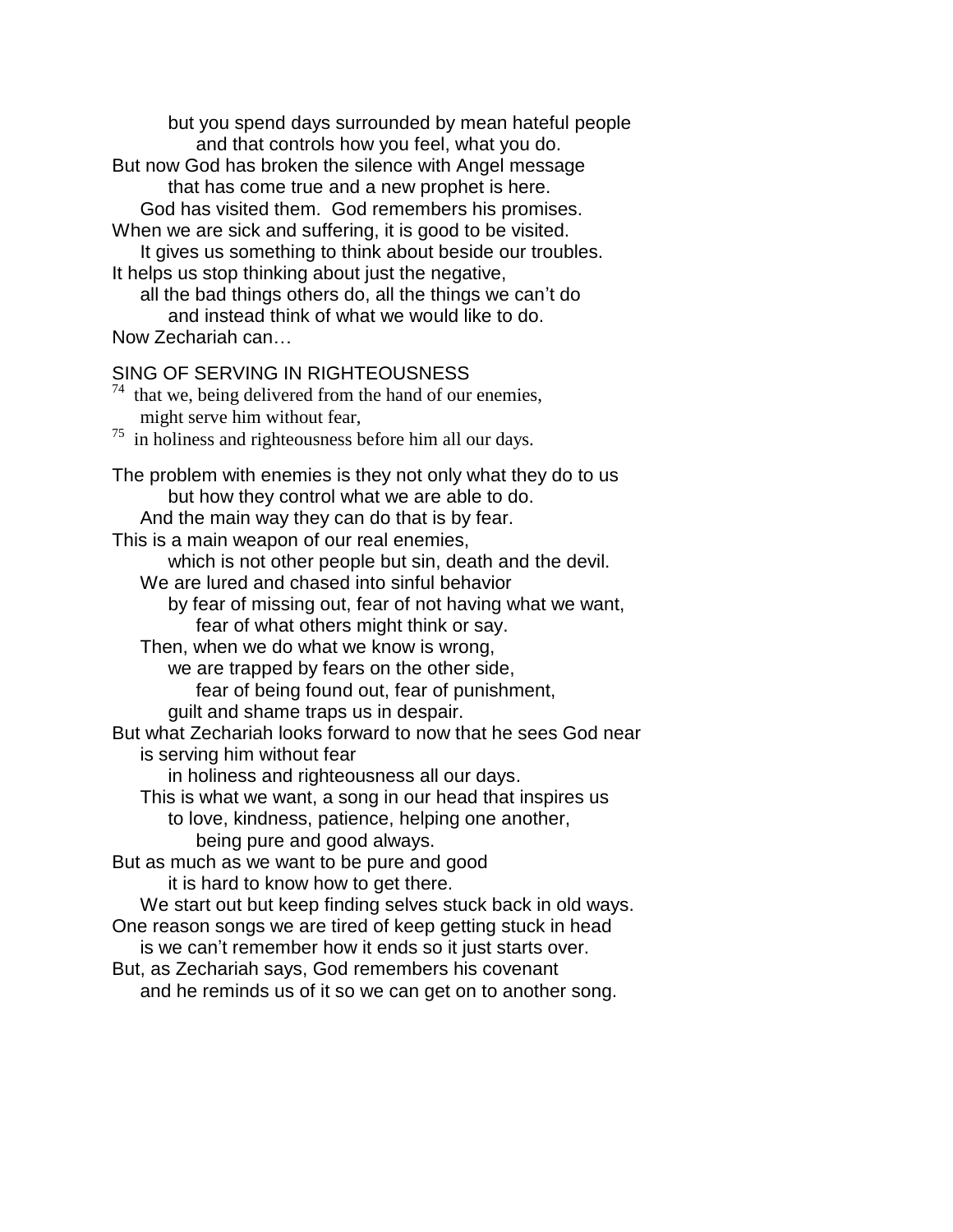## SING OF FORGIVENESS BY GOD'S MERCY

 $76$  And you, child, will be called the prophet of the Most High; for you will go before the Lord to prepare his ways, <sup>77</sup> to give knowledge of salvation to his people in the forgiveness of their sins, <sup>78</sup> because of the tender mercy of our God, whereby the sunrise shall visit us from on high  $79$  to give light to those who sit in darkness and in the shadow of death, to guide our feet into the way of peace." You might think Zechariah would sing about his son just born but that is not the main theme of this song. In v. 69 he talks about deliverance coming from the house of David, which is tribe of Judah. Zechariah & his family are Levites, not related to David. Zechariah's son, John, will simply go before the Lord to prepare his way As John himself says later, he must decrease while Jesus, the one he points to, increases. This is the key to the knowledge of salvation he shares. It is not about us, who we are, what we do. It is about what Jesus does for us. Our salvation comes from the forgiveness of our sins because of the tender mercy of our God. This is how the sun rises on those who sit in darkness, overshadowed by deathly fear, shame, grief, bitterness. It is God's grace that brings us to peace with God and that, in turn, guides our feet into the way of peace. God has come to visit us in the person of Jesus. He has come to sing us the love song of mercy. to sing us the lullaby of peace to stir us with the anthem of hope. This God comes to visit us again today in his word and he is here today in Holy Communion Here again he remembers and repeats his covenant. This is how we get the old songs of sin & fear out of our heads. SING OF RESCUE FROM HATEFUL ENEMIES They continue to chant their taunts all around us, as Satan seeks to trap us in sin, but God has delivered us from them. Now we can..